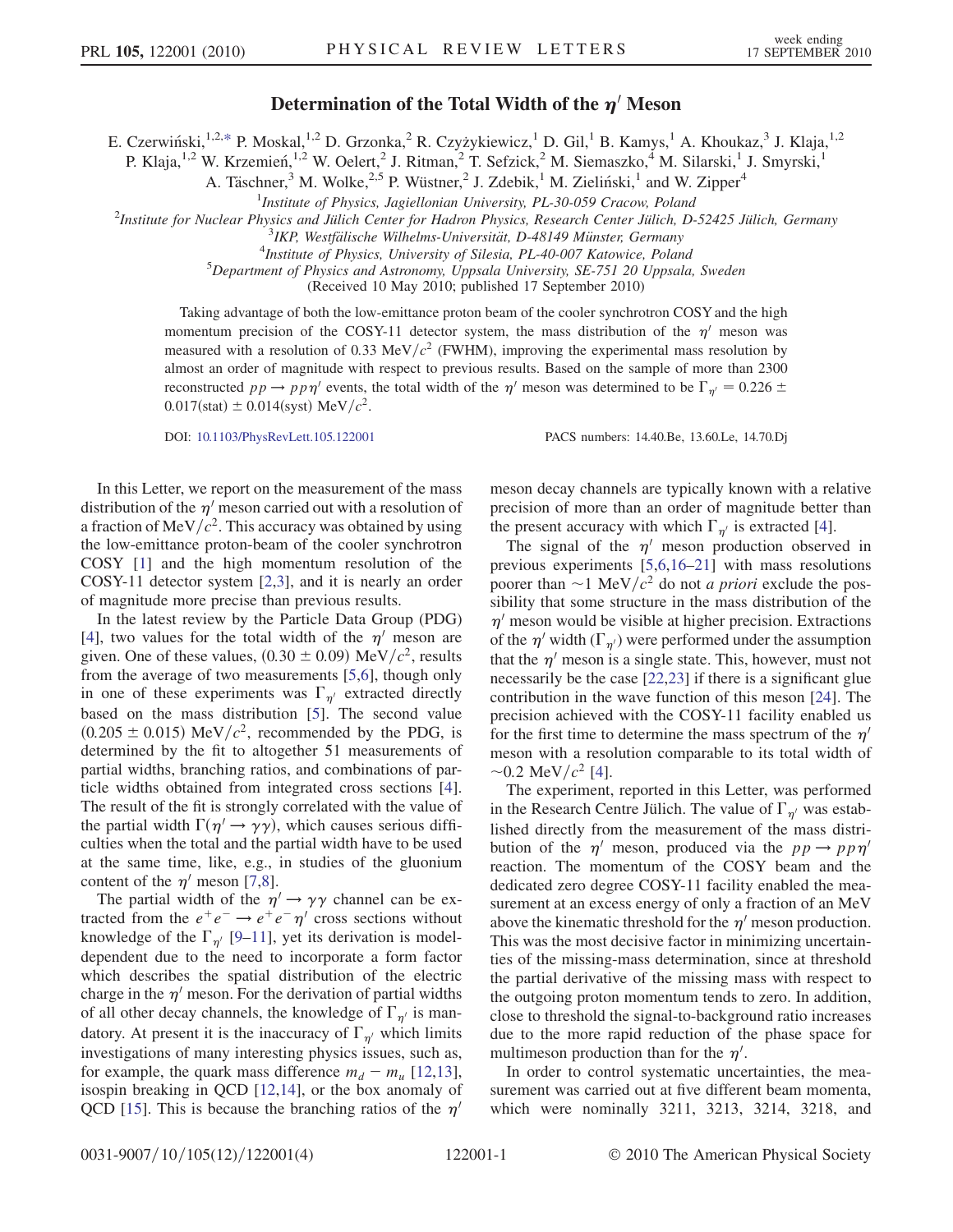3224 MeV/c. The cooled beam of protons [[25](#page-3-20)] circulated in the ring of the cooler synchrotron COSY through a stream of the hydrogen cluster target [\[26\]](#page-3-21). In the magnetic field of the COSY dipole, the final state protons from the  $pp \rightarrow pp\eta'$  reaction were bent more than the beam protons and were measured by means of the COSY-11 detector shown schematically in Fig. [1](#page-1-0). The momentum vectors of the outgoing protons were reconstructed based on the bending of their trajectories in the magnetic field between the center of the reaction region and the tracks measured in the drift chambers  $(D1 \text{ and } D2)$ . In addition, the velocities of the two protons were determined from their time of flight measured between the scintillator detectors S1 and S3. The independent determination of momentum and velocity enables particle identification to be made via its invariant mass. Since the momentum is reconstructed more precisely than the velocity, after the identification, the energy of the particle is derived from its known mass and momentum. The standard technique for monitoring the beam momentum at the COSY accelerator is through the measurement of the frequency distribution of the circulating beam. Such a distribution can be transformed to the momentum coordinate by using the values of the accelerator settings [\[25\]](#page-3-20). As an example, a spectrum for the lowest beam energy used in the experiment is presented in the left corner of Fig. [1](#page-1-0). The beam momentum distribution is smooth and its spread is equal to 2.5 MeV/ $c$  (FWHM). However, due to the position of the COSY-11 target system in a bending section of the COSY ring in a dispersive region, the effective spread of the beam (the momentum

<span id="page-1-0"></span>

FIG. 1. Schematic view of the COSY-11 detector setup (top view). S1, S2, S3, and S4 denote scintillator detectors, D1 and D2 indicate drift chambers, and Si stands for the silicon-pad detector. Left corner: Momentum spectrum for the measurement with the nominal beam momentum of  $3211 \text{ MeV}/c$ . As an example, the effective spread of the beam momentum due to the dispersion is shown as for a target width of 1 mm (dashed line) and 1 cm (solid line).

range seen by the target) is smaller [[27](#page-3-22)]. The  $\eta'$  meson was not registered but instead it was identified by using the missing-mass technique. The precision of the determination of the size and position of the target stream influences the accuracy of the reconstruction of the momentum of the outgoing particles and the accuracy of the determination of the momentum spread of beam protons interacting with the target. As a compromise between accuracy and statistics, the transverse size of the target stream was reduced to 0.9 mm, which is significantly less than the horizontal spread of the COSY beam. Therefore, the momentum spread of the interacting protons is defined by the momentum dispersion at the target region and by the size of the target stream. The size and position of the target stream, being crucial for the analysis, were monitored by two independent methods. The first was based on the measurement of the momentum distribution of elastically scattered protons [[28](#page-3-23)], while the second was a direct measurement of the target geometry by mechanically scanning the target stream position above and below the target area from time to time. A diagnostic unit with several wires was rotated through the target stream, and the pressure in the cluster beam dump was measured as a function of the wire position. When parts of the target stream are blocked by a wire, the pressure decreases proportional to the blocked area. Therefore variations of the pressure allowed the monitoring of the size and alignment of the target stream during the experiment. The results of the two methods are in good agreement, and the achieved precision is  $\pm 0.05$  and  $\pm 0.01$  mm for the size and alignment, respectively. The momentum distributions of the elastically scattered protons were used not only for monitoring the relative geometrical settings of the target, but also for the exact positions of the dipole field and the drift chambers [\[27\]](#page-3-22).

As the next step of the analysis, the missing-mass spectra were determined in order (i) to distinguish between the signal and background, (ii) to evaluate the absolute beam momenta, and finally (iii) to extract the width of the  $\eta'$ meson. The spectra for the highest and lowest excess energies are shown in Fig. [2.](#page-2-0) It is important to stress that the background distribution is smooth in the whole range studied and that the signal from  $\eta'$  meson production shows up clearly. The figure illustrates that the spectrum at one energy can be used as a good estimate of the background to the spectra at the other energies. The method for the background subtraction is based on the observation that the shape of the multipion mass distribution does not change when the excess energy for the  $pp \rightarrow pp\eta'$  reaction varies by a few MeV, which is small compared to the total available energy of about 500 MeV [[16](#page-3-15)]. The systematic error in the changes of the shape due to the method applied was estimated to be less than 1% even for shifts many times larger than the energy range relevant in these measurements [\[29\]](#page-3-24). In order to decrease the influence of the statistical fluctuation, the background for a given energy was taken from a second-order polynomial fit to the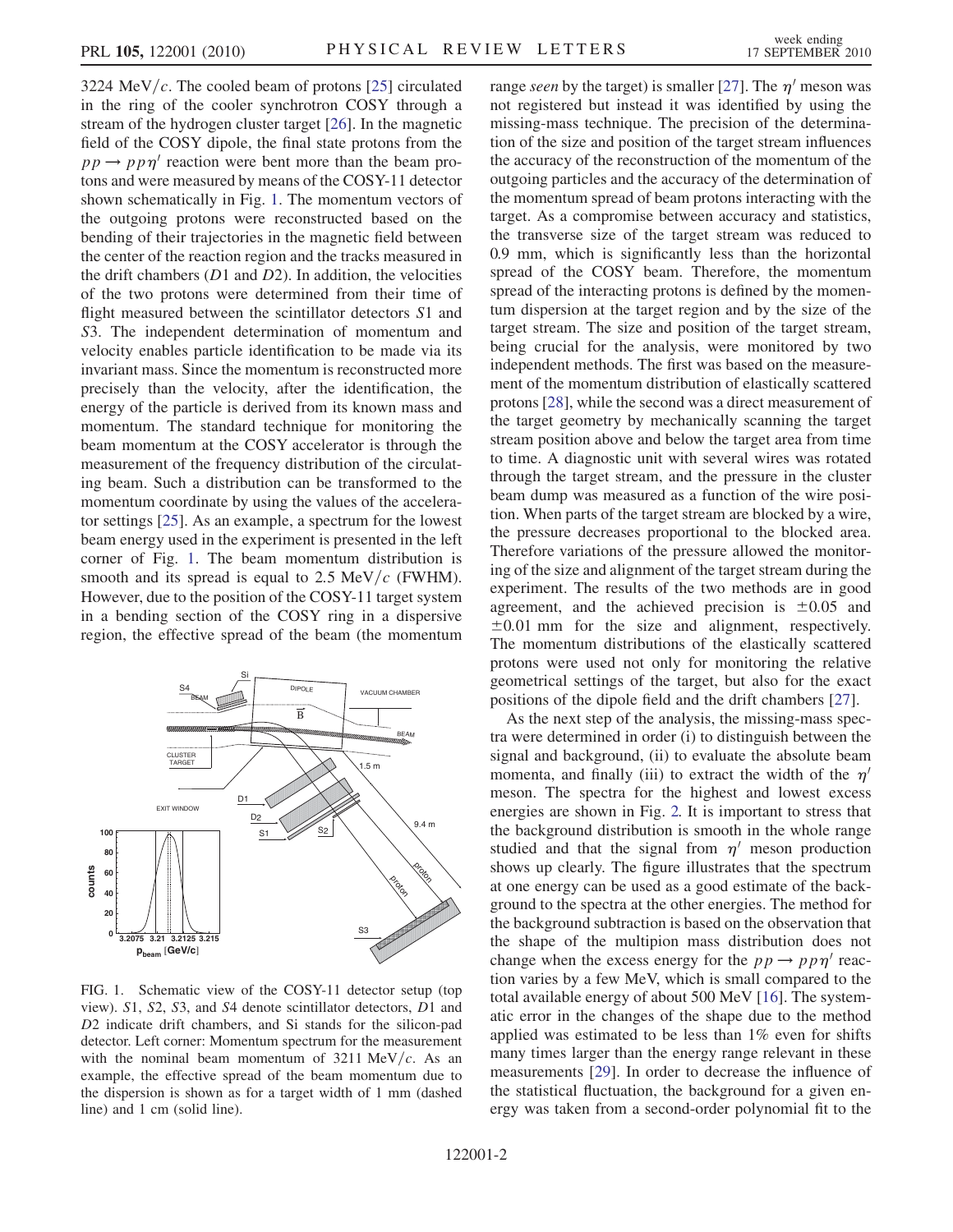data at a different energy, which was shifted and normalized to the data of interest [\[27\]](#page-3-22).

Owing to the large statistics of the momentum distributions for elastically scattered protons, relative differences between excess energies were determined with a negligible statistical error from the sizes of the kinematic ellipses [\[27\]](#page-3-22). Next, the absolute values of the excess energies were derived by comparing the position of the mean of the missing-mass peak for data closest to the threshold with the empirical value of the mass of the  $\eta'$  meson [[4\]](#page-3-4). The ''true'' values of the beam momenta thus determined are 3210.7, 3212.6, 3213.5, 3217.2, and 3223.4 MeV/c, corresponding to excess energies of 0.8, 1.4, 1.7, 2.8, and 4.8 MeV, respectively. The accuracy of the beam momentum determination amounts to  $\pm 0.2$  MeV/c and is predominantly due to the uncertainty of the  $\eta'$  mass  $(957.78 \pm 0.06)$  MeV/ $c^2$  [\[4](#page-3-4)]. The systematically lower values of the true beam momenta of about  $0.5 \text{ MeV}/c$ are consistent with previous experience at COSY where the real beam momentum was always smaller than the nominal value [\[30\]](#page-3-25).

In order to derive the value of the  $\eta'$  width, the experimental missing-mass spectra were compared with distributions simulated with different values of  $\Gamma_{n'}$ . In the simulations based on the GEANT3 packages [\[31\]](#page-3-26), the response of the COSY-11 detector system to the  $pp \rightarrow pp\eta'$ reaction was generated, taking into account the geometry and material composition as well as relevant resolutions of the COSY-11 detector components, including the size of the target stream, the spatial and momentum spread of the beam, and also all known physical processes such as multiple scattering and nuclear reactions. In the simulations of the mass distribution, a Breit-Wigner formula for the  $\eta'$  meson was used. Afterwards, the generated events were analyzed in the same way as the experimental data, and sets of missing-mass spectra were reconstructed for the values of  $\Gamma_{\eta'}$  ranging from 0.14 to 0.38 MeV/ $c^2$ . Finally, the sum of the experimental background and the Monte Carlo missing-mass spectra for the  $pp \rightarrow pp\eta'$ reaction was fitted to the experimental data. The normalization factor of the  $\eta'$  signal was the only free parameter in this fit. The result of the fit is shown by solid lines in

<span id="page-2-0"></span>

FIG. 2. Missing-mass spectra for the  $pp \rightarrow ppX$  reaction determined at beam momenta of 3211 (open points) and 3224 MeV/ $c$  (filled points). The filled points were shifted to the kinematic limit and normalized to the open points.

Fig. [3.](#page-2-1) The decrease of the width of the missing mass with decreasing excess energy is a kinematical effect reflecting the propagation of errors of momenta involved in the missing-mass calculations [\[32\]](#page-3-27). The simulations reproduce very well the change of the signal width with excess energy and thus validate the correctness of the established detector and target characteristics. The lower-right panel of Fig. [3](#page-2-1) presents the dependence of the  $\chi^2$  on the  $\Gamma_{n'}$  value. The minimum of  $\chi^2$  is at  $\Gamma_{\eta'} = 0.226 \text{ MeV}/c^2$ , and the  $1\sigma$ statistical error is equal to  $\pm 0.017$  MeV/ $c^2$ .

The systematic error was estimated by studying the sensitivity of the result to the variation of parameters describing the experimental conditions in the analysis and in the simulation [[27\]](#page-3-22). The contributions to the systematic error are (i) the target position ( $\pm$  0.006 MeV/ $c^2$ ) and size ( $\pm$  0.002 MeV/ $c^2$ ), (ii) the position and orientation of

<span id="page-2-1"></span>

FIG. 3. The missing-mass spectra for the  $pp \rightarrow ppX$  reaction. The  $\eta'$  meson signal is clearly visible. The experimental data are presented as points, while in each plot the line corresponds to the sum of the Monte Carlo generated signal for the  $pp \rightarrow pp\eta'$ reaction with  $\Gamma_{n'}=0.226 \text{ MeV}/c^2$  and the background obtained from another energy. The plot at the bottom right of the figure presents  $\chi^2$  as a function of the  $\Gamma_{\eta'}$ . The minimum value of the  $\chi^2$  divided by the number of degrees of freedom amounts to 0.96.